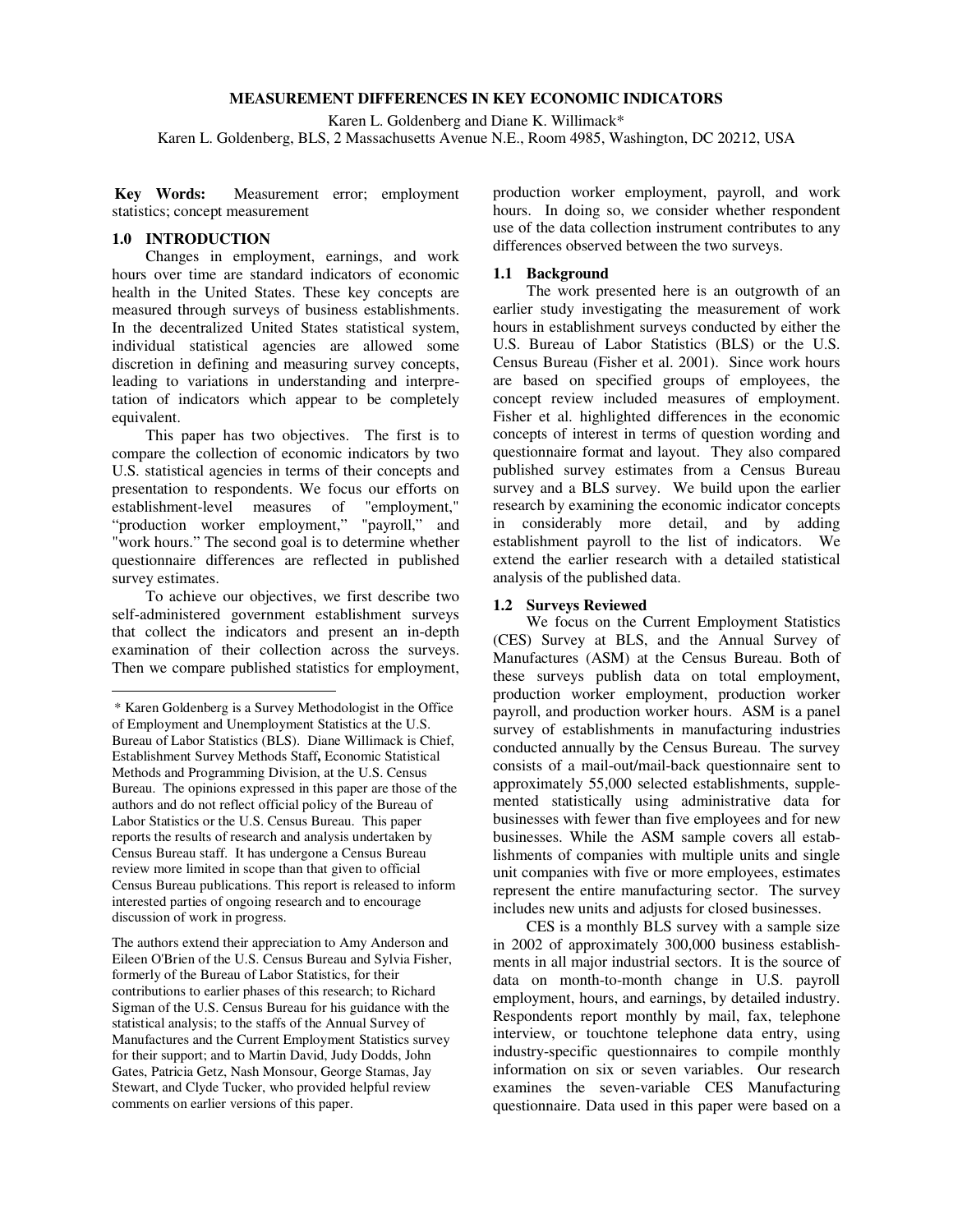sample of approximately 58,000 manufacturing establishments.

### **2.0 QUESTIONNAIRE REVIEW**

#### **2.1 Methodology**

 Building on the Fisher et al. (2001) review, our evaluation began with a detailed assessment of the concepts of "total employment", "production workers," "employee hours," and "payroll," as collected by the ASM and CES surveys. We discuss in detail both the measurement of each concept and the potential implications for measurement error. We address the question: To the extent that the measures differ, how might those differences affect the resulting data?

 Our analysis looked separately at the data collection forms and at the survey instructions. We evaluated the four variables in terms of: (1) the survey reference period; (2) the strategy for asking questions on the survey instrument or data collection form; and (3) the strategy presented in the instructions for answering those questions. The result, a detailed compilation of definitions, differences, and similarities, appears in Table 1.

#### **2.2 Results**

*Total Employment and Production Worker Employment.* Establishment surveys collect the number of workers engaged in a relationship with a business involving the exchange of labor for pay. Put another way, "total employment" (sometimes called "payroll employment") refers to the number of jobs that the establishment provides during the reference period, and is a count of employees on the payroll.

 "Production workers" in manufacturing establishments are the employees who fabricate, assemble, or otherwise contribute to producing the establishment's goods. Some data are collected only for production workers.

 Survey reference period. The reference period for establishment surveys conducted by or for U.S. government agencies is "the payroll period containing the 12th of the month" (U.S. Office of Management and Budget, 1978). As a monthly survey, all CES variables refer to the pay period including the 12th of the reference month (usually the current month). The ASM uses the pay period including the 12th of specific months, one from each calendar quarter.

 Questionnaire**.** Total employment and production worker employment are treated separately on CES, but are intermingled on the ASM. The CES form defines All Employees directly on the questionnaire, and explicitly states that production workers are a subset of total employment. We refer to this subsetting approach as "top down." ASM respondents compute Total Employment from production worker employment and

All Other Employment, implying the subset from the structure and layout of the question through what we describe as a "bottom up" strategy. That is, the questionnaire first asks for the production worker counts for the pay periods that include the 12th of March, May, August, and November. It next directs the respondent to compute the average number of production workers across those four pay periods, and finally obtains Total Employment by summing the production worker average and the number of All Other Employees for the March 12 pay period. As a derived figure, the resulting employment figure may not represent an actual employment count for the establishment.

 Instructions**.** Both ASM and CES instructions begin with the general concept of employment and provide guidance on who to count as an employee. Instructions for both surveys specify a set of employees to include and to exclude. One difference between the two forms is that CES specifically excludes employees of contractors. ASM implicitly excludes them through the general employment concept, which is defined as the number of employees reported on IRS Form 941, Employer's Quarterly Federal Tax Return. (Contractors are not included on the client firm's Form 941.)

 While the content is generally similar, the instructions communicate the information in different ways. CES uses short lists to identify employees to include and to exclude. ASM presents the "includes" and "excludes" in paragraph form, with sentences alternating between "includes" and "excludes" rather than grouping each set together.

 The survey instructions also describe production workers. CES uses short column "include" lists that show production work occupations, followed by a separate list of job functions to exclude. In contrast, the ASM instructions begin with an explanation of Employment, setting a context for subsequent instructions regarding production workers, even though the form collects quarterly production workers first. From this point, the instructions parallel the approach on the form, listing types of production work in paragraph form. There are no exclusions; rather, the production worker list is followed by a similarly detailed "Include" list for All Other Employees, which corresponds to the "excludes" from CES.

Payroll. "Payroll" refers to the aggregate total wages paid to an establishment's employees for their services. The CES Manufacturing form collects payroll for production workers each month, using a limited concept of payroll that excludes irregular payments such as bonuses. ASM obtains an annual figure, which is a more inclusive payroll measure.

 Reference period. The CES reference period for both payroll and work hours is the pay period including the 12th of the month. The comparable reference period for the ASM for both of these items is the entire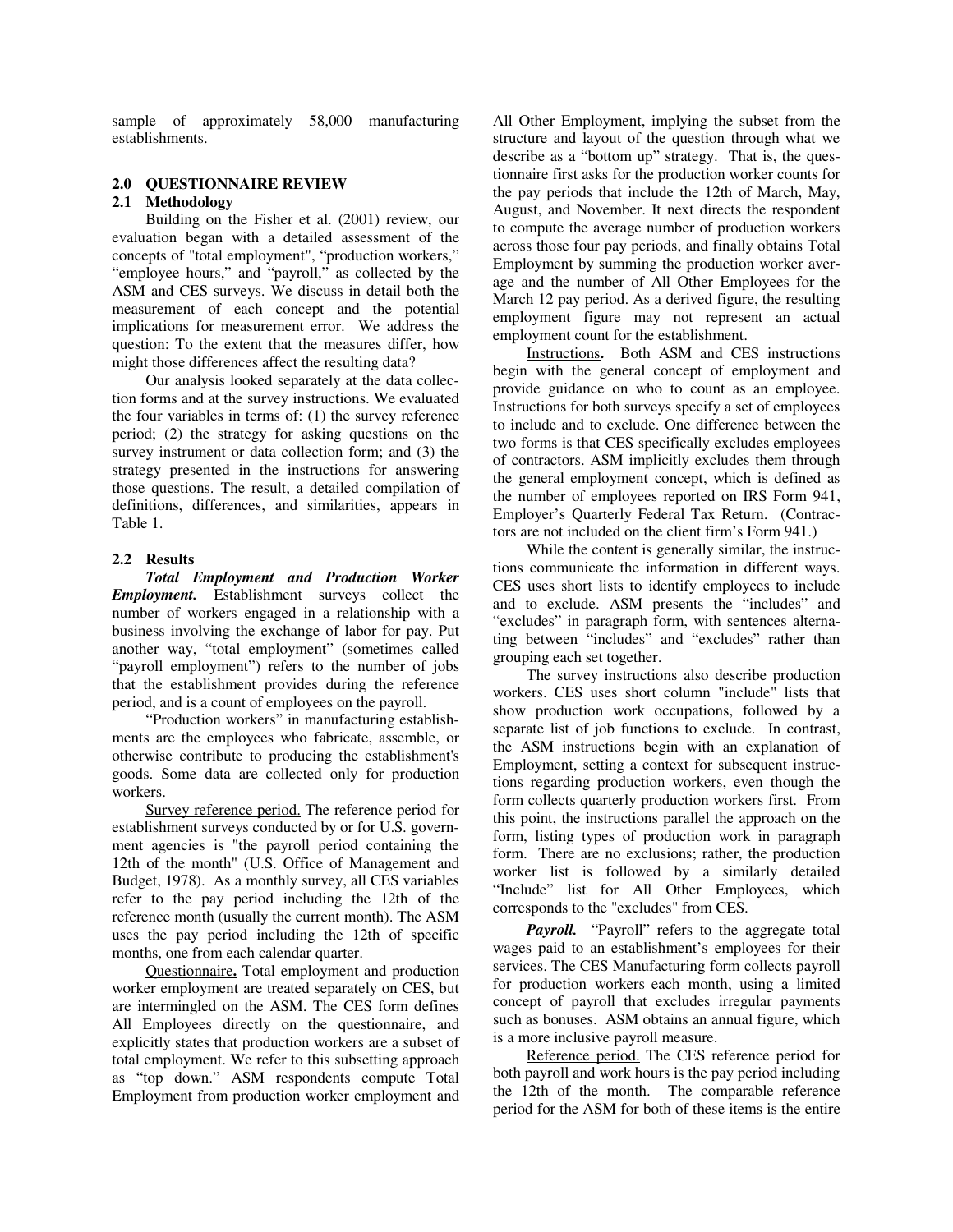previous calendar year. The ASM reference periods are different from those used for total employment or production worker employment.

 Questionnaire**.** The CES form has both a column heading for Production Worker Payroll and a definition of payroll on the actual form. The ASM form shows topic headings only.

Instructions**.** CES requests payroll for production workers for the pay period including the 12th of the reference month. The instructions specify that pay should be reported before all deductions and list earnings components to include and to exclude. CES payroll emphasizes regular payments and excludes occasional or irregular payments which might distort the monthly earnings data series.

 The ASM collects *annual* payroll for all employees, first for production workers and then for all other employees, with instructions in paragraph form. Annual payroll includes pay for vacation and sick leave (paid holidays are not mentioned) and the cash equivalent of payments in kind. The latter item is specifically excluded on CES.

*Work Hours.* "Work hours" refers to the time component of the exchange of labor for pay. As a rule, work hours in establishment surveys come directly from employer records and refer to actual hours, as most production workers are paid by the hour. Both CES and ASM collect work hours only for production workers. The key difference is that ASM asks for *hours worked*, while CES obtains *hours paid*.

 Questionnaire. CES asks for production worker hours paid, including overtime, as well as a separate report of overtime hours. ASM asks for "Plant hours worked by production workers (Annual)," and uses the word "Total" as part of a subheading.

 Instructions. Once again, instructions provide considerably more information about what is to be reported than the questionnaire. For example, the ASM form refers to "hours worked." A respondent looking only at the questionnaire could miss the fact that "hours worked" is not the same as "hours paid"—particularly since the hours item follows the payroll question, which *includes* earnings for paid leave. The instructions list components of hours worked in paragraph form, including the statement "Include all hours worked or paid for, except hours paid for vacations, holidays, or sick leave." We found this phrasing to be confusing because time paid normally includes paid leave, which is specifically excluded.

 CES requests hours paid and the instructions show various types of paid leave to include along with regular work hours. The instruction defines hours paid as the sum of hours worked, hours paid for "portal-toportal, stand-by, or reporting time," and hours of paid leave.

# **3.0 IMPLICATIONS FOR MEASUREMENT ERROR**

 At first glance, the underlying concepts of "employment," "production worker employment," and "payroll/earnings" appear to be operationalized similarly for both the ASM and the CES, while "work hours" differs in terms of hours worked versus hours paid. However, our questionnaire review shows that the surveys convey this information to business respondents in different ways. On the ASM, the presentation strategy also changes between the form and its instructions. Do the different question and instruction strategies affect the reported figures? In this section we compare the four economic indicator variables across the ASM and the CES. We present our expectations for measurement error in terms of potential effects on variance and bias. Some of these expectations draw on the results of a small laboratorybased study in which participants completed forms from both surveys (Goldenberg et al., 2002).

*Total Employment.* On the surface, the "topdown" and "bottom-up" approaches identified in the questionnaire review would seem to require different cognitive response strategies. However, we know from prior studies that response strategies depend to some extent upon the structure of an organization and its payroll and personnel records. We have observed actual ASM respondents from establishments with complex organizational structures using a "top-down" approach instead of the "bottom-up" approach directed by the questionnaire. Likewise, some services industry CES respondents took a "bottom-up" approach (Tucker et al., 2000). We view both of these tactics as evidence of respondents searching for and exploiting "shortcuts" to provide requested data, which may be a business survey version of "satisficing"<sup>1</sup> (Krosnick and Alwin, 1987).

 The variation in response strategies, regardless of the way questions are asked, contributes to a wider variance associated with summary statistics. To the extent that this variance is associated with the size and complexity of the establishment, there may be a systematic component to the variance. That is, if larger, complex establishments are more likely to use alternative response strategies and "satisfice" as compared with smaller, simpler establishments, we would expect the response variance to increase with establishment size and complexity. Both CES and ASM may be subject to increased response variance due to "satisficing."

 $\overline{a}$ <sup>1</sup> "Satisficing" refers to the tendency of a respondent to do "enough" to answer a question, but not to put forth maximum effort (Krosnick and Alwin, 1987).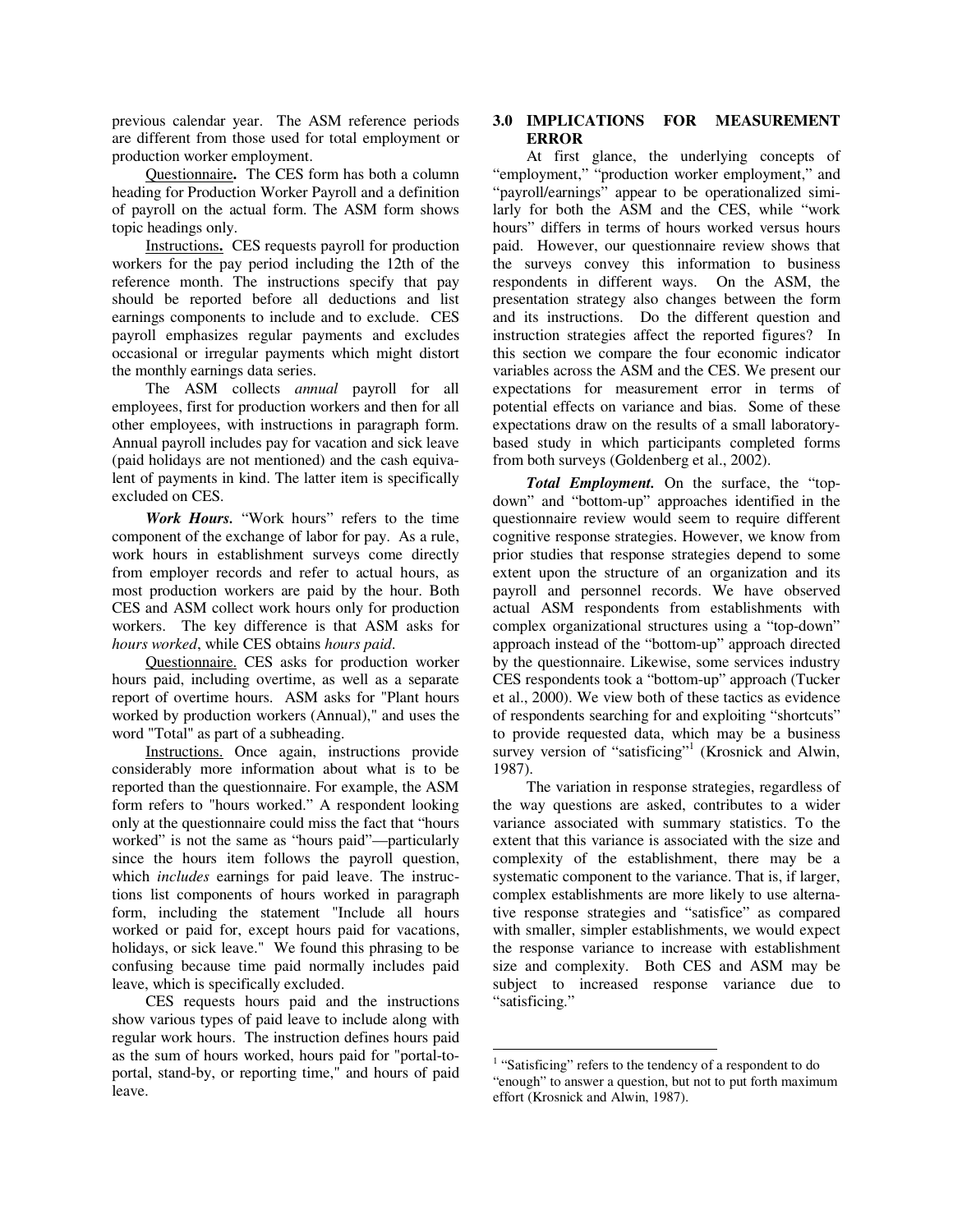An additional source of error for the ASM comes from "Total Employment" being a derived, or artificial, figure. Although errors in respondents' calculations to obtain the reported Total Employment figure, per the steps outlined on the form, can be corrected during automated batch editing of survey responses, errors in respondents' judgments cannot. The Total Employment figure cannot be directly associated with actual employment figures in establishment records, such as end-of-year total employment; therefore, reporting errors may go undetected or considered unimportant by respondents. This may result in greater response variance in reported Total Employment figures for ASM as compared to CES.

*Production Worker Employment.* From the questionnaire review, we see that the two surveys count essentially the same categories of employees as production workers, although they use different formats for presenting that information. However, many employers do not summarize production workers in their payroll information (U.S. BLS 1983; Phipps 1989, Goldenberg 1994). Even if they do, the individuals labeled as production workers in records may not match the groups so defined by the survey. The questionnaire review highlights the need for respondents to make judgments about which employees to classify as production workers. Respondents must compare the functions or activities shown in the instructions with their knowledge of the individuals and the information in their records. However, respondents for the ASM or the CES are often accountants, bookkeepers, or payroll clerks, and may not be familiar with the activities of those workers. The result is that judgments identifying production workers may be based on respondent interpretations of the organizational structure or availability of records, rather than on job descriptions, known work activities, or the surveys' include/exclude lists. Errors in include/exclude judgments lead to variation in the target data item. The ASM may be more prone to systematic error in this area because the include/exclude text in paragraph form is more difficult for respondents to process than similar information presented in list form.

 These judgment errors have consequences for the resulting data. Respondents may base their calculations on departmental totals that are readily available in records (satisficing). If the totals include systematic errors, such as a department payroll total based on both production and nonproduction workers, the result is a bias. Similarly, if respondents make systematic errors in judgments of who to include or exclude as production workers (e.g., by incorrectly excluding one group more than they incorrectly include another), there is potential for bias in reporting. In both cases, the direction of bias depends on the number of employees in the incorrectly-handled categories.

 Recall that CES obtains total employment and production worker employment, while for at least one quarter ASM respondents are asked for both production worker employment and "all other employees." By asking for a complete accounting of all workers, we speculate that ASM calls attention to what does, and what does not, constitute a production worker. We think this specificity has the potential for more accurate reporting on the ASM, but only if the respondent considers individual employees and not entire departments.

*Production Worker Payroll and Hours.* Looking first at the payroll concept, we see from the questionnaire review that ASM payroll should be greater than or equal to CES payroll, because the ASM payroll definition is more comprehensive. The CES concept specifically excludes irregular payments such as bonuses. Turning to hours, we find that the concepts differ across the surveys. ASM requests hours worked, without paid leave, while CES collects hours paid, including paid leave. Thus, reported ASM hours should be lower than reported CES hours.

 Judgments regarding payroll and hours should be relatively straightforward, because their components are typically well defined and consistently appear in business records. If we think of the employees as the rows of a spreadsheet, then the components of payroll (hours and various types of earnings) are the columns. To report employment and production worker counts, respondents determine which rows to include in the tally, working along only one dimension of the spreadsheet. Reporting payroll and hours is a two dimensional task, where the respondent first determines which rows (employees) to include, and then presumably holds these rows constant while selecting the appropriate columns (components) for reporting payroll and hours.

 Clearly, if respondents define production workers incorrectly, the error will carry forward to their reporting of production worker payroll and hours. Reporting error could also occur if respondents do not hold the rows of the spreadsheet constant. Similarly, reporting error could occur if the content of the payroll and hours items (columns) differs from the data definitions requested on the survey form.

 How does the spreadsheet analogy apply to payroll and hours on the two surveys? We believe that the potential exists for overreporting in CES, based on the exclusion of irregular payments. The payroll columns from which the monthly data are taken may include the additional payments, but not in a way that respondents can identify or remove them (Goldenberg and Stewart 1999).

 Respondents could also select the wrong item (column) from their payroll records. This would result in incorrect reporting of the components of hours or payroll. Indeed, the lack of parallel construction in the payroll and hours items on the ASM questionnaire may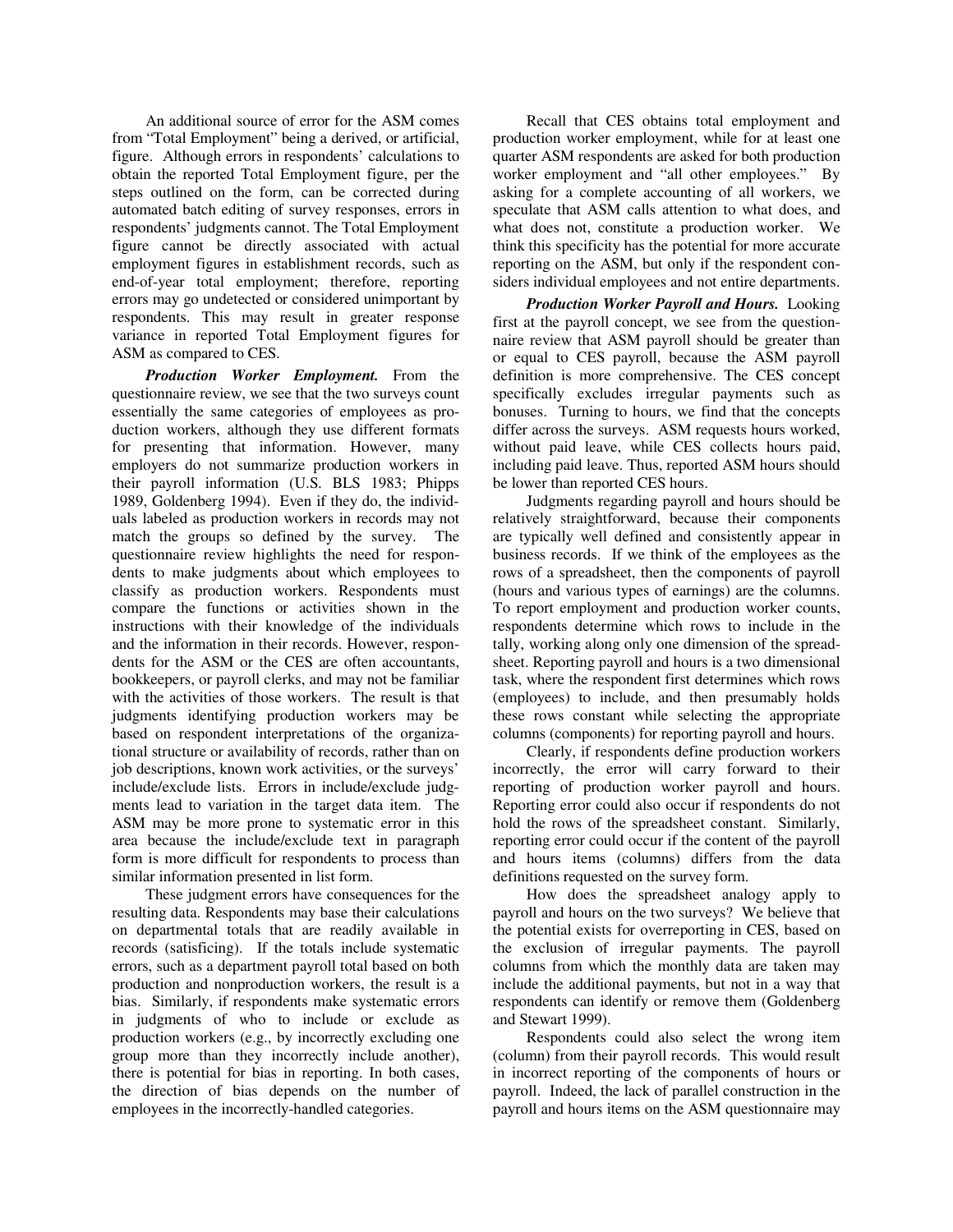lead to systematic selection of the wrong column for hours data. ASM payroll includes pay for paid leave and vacation hours, whereas ASM production worker hours excludes these hours. Because payroll is asked before hours on the ASM form, the likely reporting error associated with this order effect is for "hours paid" to be reported rather than the requested "hours worked." The result would be overreporting on ASM, and would cause ASM hours to approach CES hours paid.

## **4.0 EVALUATION OF PUBLISHED DATA**

 Our questionnaire review has pointed to a number of expectations for the data. To the extent possible, we evaluate these expectations through an examination of published statistics from the two surveys. Because published aggregates cannot address our expectations or hypotheses regarding the variance component of potential measurement error, we limit our assessment to differences that may be indicative of potential bias.

## **4.1 Methodology**

 $\overline{a}$ 

 Our analysis of published industry-level statistics requires comparable industry classifications across surveys. However, BLS and the Census Bureau converted from the Standard Industrial Classification (SIC) system to the North American Industry Classification System (NAICS) on different timetables. We based our analysis on SIC manufacturing industries for 1996, the last year for which published data can be directly compared.<sup>2</sup>

 Official agency publications have different presentations for the variables of interest. The ASM publishes annual aggregates for total employment, production worker employment, hours worked by production workers, and production worker payroll. CES publishes monthly and annual average aggregate total employment and production worker employment. However, CES publishes production worker hours as average weekly hours per production worker, and payroll as average weekly earnings and average hourly earnings per production worker, instead of annual aggregates. In order to relate published statistics from the two surveys, we manipulated CES hours and earnings data to develop annual aggregates analogous to the ASM data for production worker hours and payroll.<sup>3</sup>

 Our goal was to determine whether ASM and CES data were measuring the same phenomena. We assessed comparability relative to sampling errors associated with the difference between ASM and CES statistics for our four variables. We addressed the question: Is the difference between the survey estimates significantly different from zero? That is, are differences larger than an amount that could be attributed to sampling errors associated with the two surveys? If not, the consequences are not meaningful or substantive regardless of the size or type of measurement error, since the difference falls within deviations expected due to sampling variability. However, if the difference between the two survey estimates differs significantly from zero, then comparisons of the statistics and their supporting surveys are meaningful and worthy of further examination.

 We compared estimates for the two surveys within 2-digit SIC manufacturing industry groups. More specifically, for each industry we tested the null hypothesis  $H_0$ : CES - ASM = 0. We established a 95 percent confidence interval around the difference between the CES and ASM estimates for each industry based on the standard error of the difference between the two surveys' published estimates for that industry.<sup>4</sup> If the confidence interval includes zero, then the difference is not statistically different from zero at the  $\alpha$ =0.05 level of confidence; that is, the evidence does not support a conclusion that the ASM and CES estimates are different. Thus, to the extent that these 95% confidence intervals do not include the zero point, the surveys are not comparable across industries.

 In addition to comparing survey estimates within industries, we looked for a consistent pattern of differences between ASM and CES across the 20 two-digit SIC industries. After expressing ASM published estimates as a proportion of their counterpart CES figures, we subtracted this ratio from one. We then used the sign test (Snedecor and Cochran 1980) to assess whether these differences were in a consistent direction across industries (i.e., to test a null hypothesis  $H_0$  that there is no consistent direction to the differences). If we reject  $H_0$ , we find that there is a consistent direction to the differences across industries, suggesting an overall measurement effect. We compared the direction of those differences to our predictions based on the survey concepts presented above. We use results from the sign test, taken together with the results of the

 $\overline{a}$ 

<sup>&</sup>lt;sup>2</sup> ASM began publication on a NAICS basis in 1998, while CES first published on a NAICS basis in June 2003.

<sup>&</sup>lt;sup>3</sup> All CES data used in this analysis are annual averages for 1996, not seasonally adjusted, and were downloaded from the BLS web site (http:// stats.bls.gov/ceshome.htm). To compare total employment, we used Census Bureau data from the 1996 ASM (U.S. Bureau of the Census, 1998) that include employment from auxiliary establishments, because the CES data do not differentiate between auxiliary and other units. *(continued)* 

Information on data manipulation procedures is available from the authors.

<sup>4</sup> Many of the standard errors had to be computed or interpolated from published data. Details are available from the authors.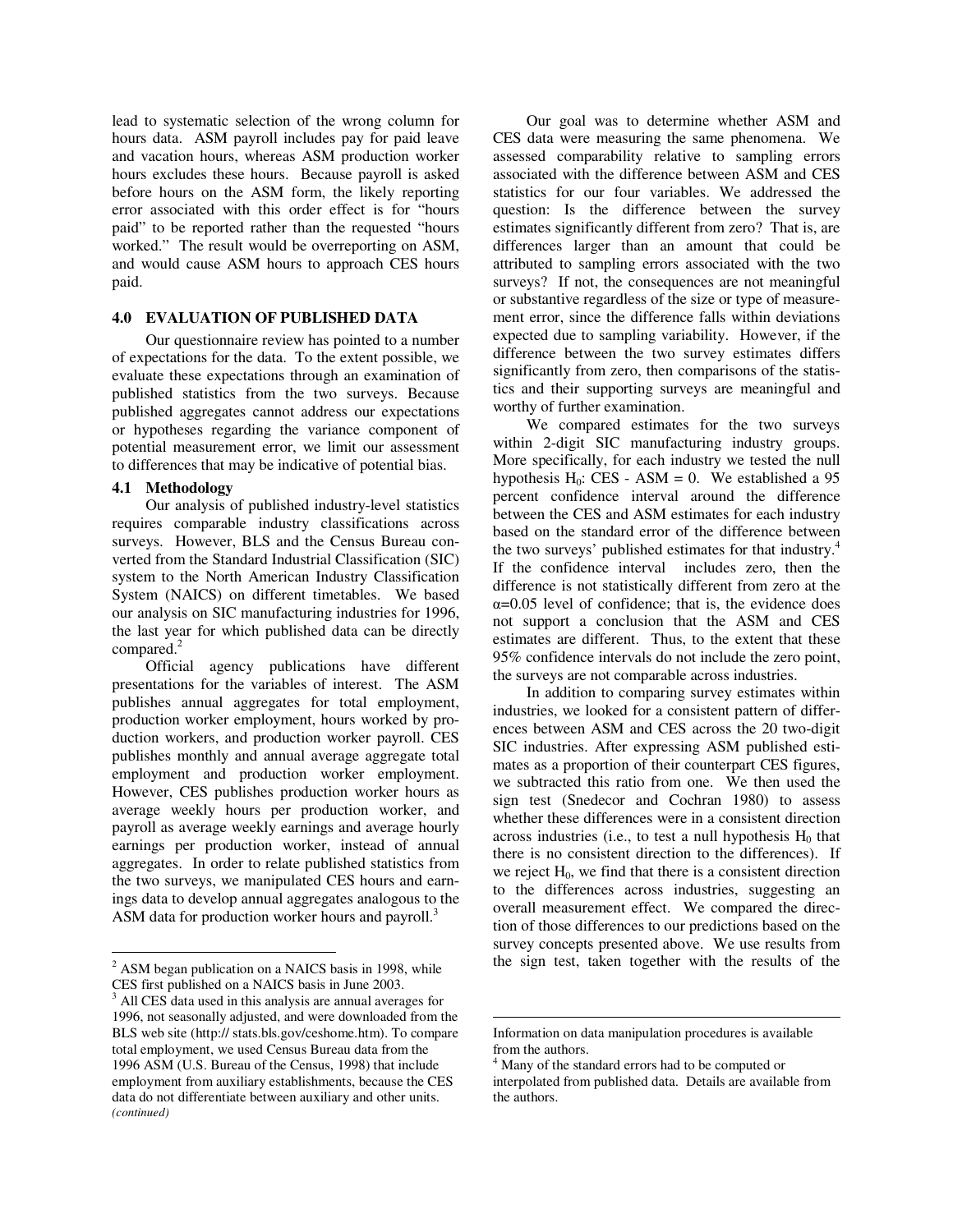significance tests, to judge whether the two surveys appear to be measuring the same concept.

## **4.2 Results**

 Table 2 summarizes the results of our analyses for each of the four economic indicators. Figures 1 through 4 illustrate them graphically. In the figures, each point represents a value for a different 2-digit SIC manufacturing industry, and shows the intersection of the ASM value (X axis) and the value for the difference between CES and ASM (Y axis). The bars surrounding the plotted points are 95 percent confidence intervals calculated using standard errors of differences between the ASM and CES survey estimates for the variable of interest. When the bars include the zero point the values are not statistically different.

*Total Employment.* Based on our concept review, we expect total employment to be approximately equal on the two surveys. In fact, as Figure 1 shows, 95% confidence intervals surrounding differences between CES and ASM include zero for more than half of the 20 SIC industries. In addition, results of the sign test fail to suggest that estimates from one survey are consistently higher or lower than estimates from the other survey across industries. Thus, we conclude that both ASM and CES appear to be measuring the same concept of Total Employment.

*Production Worker Employment.* Based on the concepts, we also expect production worker employment to be approximately equal across the two surveys. Compared to total employment, however, we find more variation among the differences between the two surveys' production worker estimates across industries (see Figure 2). Confidence intervals surrounding the differences between CES and ASM estimates of production worker employment include the zero point for only 5 of the 20 SIC industries. In addition, the sign test is significant (at  $\alpha = 0.05$ ), suggesting that ASM estimates of the number of production workers are consistently lower than the CES estimates. Thus, the ASM and CES do not appear to provide comparable measurements of the number of production workers across industries.

*Production Worker Payroll.* The concept review indicates that ASM captures a more inclusive payroll concept than CES, and therefore aggregate ASM payroll should be higher than aggregate CES payroll. Because the two surveys publish on a different basis, we derived a comparable annual aggregate figure for CES. Figure 3 shows that 95 percent confidence intervals around the difference between derived CES estimates and ASM include zero for only 7 of the 20 industries. Thus, as expected, derived estimates of aggregate CES production worker payroll do not appear to be measuring the same concept as ASM across industries. However, a statistically significant

sign test suggests that derived CES figures for aggregate Production Worker Payroll are consistently *higher* than ASM estimates across industries, which is the reverse of the expected direction. One possibility is that the higher value reflects the larger number of reported CES production workers.

 We controlled for the difference in production worker estimates by computing average annual payroll *per production worker*. The sign test remains statistically significant, indicating that CES per-productionworker payroll is consistently higher than the counterpart ASM figure across industries. Since CES payroll is supposed to be *lower* than ASM payroll, we speculate that the consistently higher CES earnings per-production-worker may be evidence of measurement error. While this could be either overreporting on CES or underreporting on ASM, we believe the former is more likely—particularly if payroll records contain some of the irregular payments excluded by CES, and respondents are not able or willing to exclude them. Another possible explanation is that our data manipulation led to the reversal. Since the 95% confidence intervals for 18 of the 20 SIC industries include zero, on a per-production-worker basis the differences between CES and ASM payroll estimates are not statistically significant. However, the direction of the difference remains opposite from our expectation.

*Production Worker Hours.* By definition, the two surveys differ in their collection of production worker hours. CES includes hours of paid leave, and ASM excludes paid leave. Thus, reported ASM hours should be lower than hours reported on CES. Our derived annual aggregate for reported CES data appears to support our expectation for hours. The 95% confidence intervals around the differences between CES and ASM include zero in only 3 of the 20 SIC industries, suggesting, as expected, that the surveys are measuring different phenomena. The sign test provides further corroborating evidence of consistent differences in the correct direction, with reported ASM hours (worked) being less than reported CES hours (paid).

 However, the differences in the hours concepts may not be the only reason for the observed discrepancy. To control for the conceptual differences, we adjusted the CES hours paid downward to derive an estimate of hours worked analogous to that collected by ASM.<sup>5</sup> Thus, the intent of this adjustment is to equalize the two survey measures. Figure 4 shows the differences between the ASM and the CES derived hours worked data, along with their 95% confidence intervals. Results of the sign test—that there is no

 $\overline{a}$ 

<sup>&</sup>lt;sup>5</sup> We used 1996 ratios of hours worked to hours paid from the BLS Hours at Work Survey (U.S. BLS 2001, Table 1) to derive CES annual aggregate hours worked.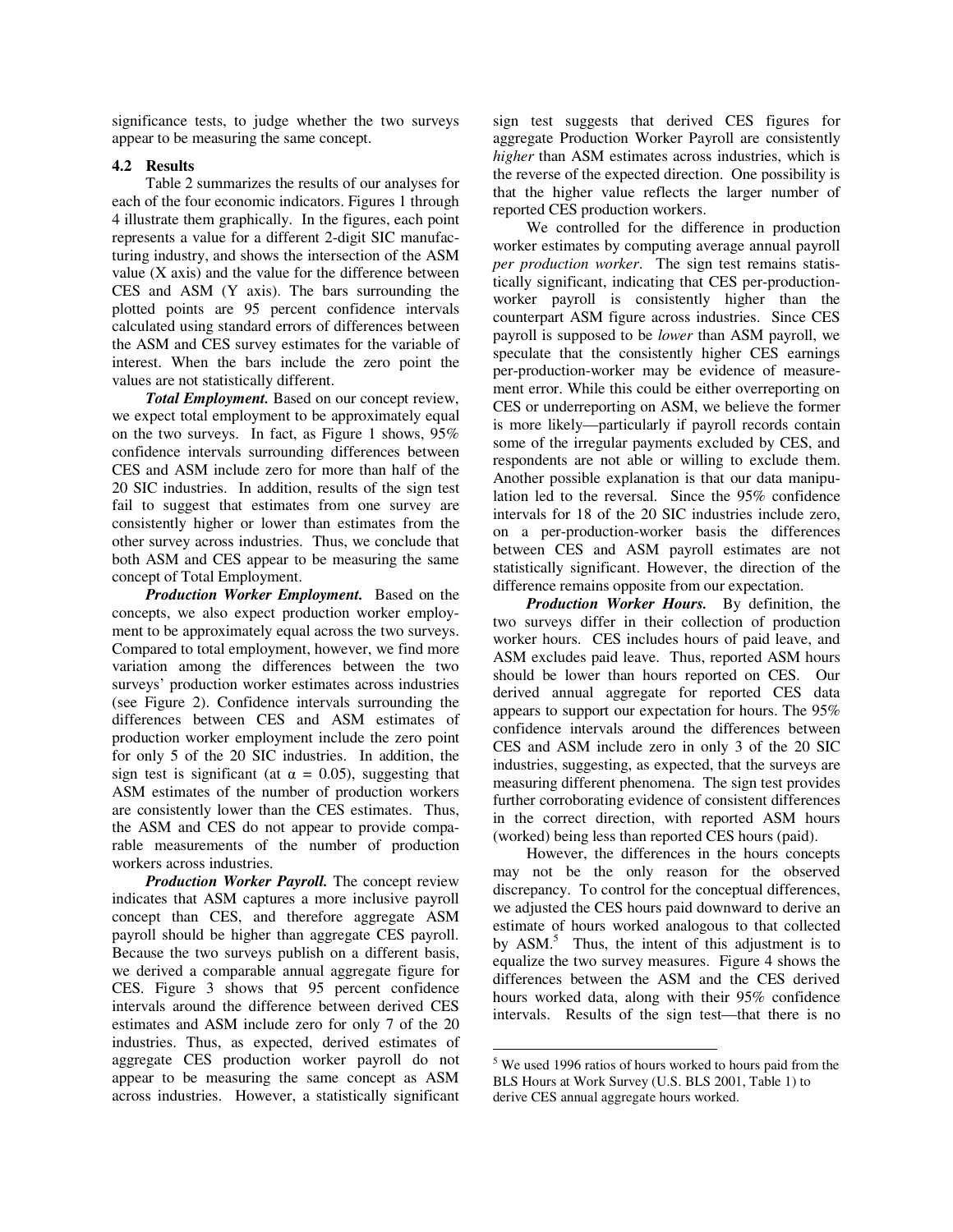consistent direction to the differences—suggest that the direction of the differences between ASM and CES hours estimates has been removed by adjusting CES hours paid downward to reflect hours worked. However, confidence intervals around the differences between estimates for only 3 SIC industries include zero, indicating that differences remain in the hours measurements for many industries.

 Since these industry differences may be related to the differences in Production Worker counts discovered earlier, we attempted to control for this effect by calculating annual hours worked per production worker. Table 2 shows that CES values for only 2 of the industries fell within the 95% confidence intervals around the differences between CES and ASM, a strong indication of survey differences in the concepts being measured. A statistically significant sign test tells us that derived hours worked per-production worker figures for ASM are consistently *higher* than their CES counterparts. Since our calculations were intended to adjust CES hours downward by excluding paid leave, the resulting consistently higher ASM figures may suggest that ASM respondents incorrectly included paid leave hours. If this were the case, however, we would have expected to observe it in the aggregate analysis shown in Figure 4. A more plausible explanation, paralleling that suggested earlier regarding our analysis of the payroll data, is a disproportionate effect of the adjustment for production worker counts.

*Summary.* Our evaluation of the published statistics leads us to conclude that for Total Employment, ASM and CES are both measuring the same phenomenon. However, results for the other three variables—Production Worker Employment, Payroll and Hours Worked/Paid—are less definitive. Any true reporting errors for payroll or hours data may be exacerbated by our manipulation of CES data to derive annual aggregates corresponding to published ASM figures, a calculation that required the use of production worker employment statistics. Our attempt to control for differences in the production worker counts on payroll and hours figures by expressing them per production worker only strengthens our suspicion that the production worker counts are plausible explanations for observed differences. Thus, we speculate that any over-arching measurement error may be associated with reporting of production worker employment.

# **5.0 DISCUSSION**

 In this paper, we compare four key economic indicators collected in two different establishment surveys, the U.S. Census Bureau's Annual Survey of Manufactures and the BLS Current Employment Statistics Survey. We examine Total Employment, Production Worker Employment, Production Worker Payroll and Production Worker Hours Worked/Paid from the perspective of a questionnaire review delineating ways the measures differ, and by a statistical analysis of the differences in published survey data.

 We discuss reasons for the observed differences in the published data from these two surveys, focusing on potential measurement error and speculating about the error sources and consequences. We recognize that some portion of the observed differences may be attributed to differences in survey procedures, especially sample design, estimation methods, coverage, nonresponse, use of benchmarking, or other survey features, as well as agency differences in sampling frames and industry classification rules. We also recognize that some of the differences we identify here could be artifacts of our data manipulation activities.

Nevertheless, there remain some discrepancies that may be attributed to measurement error. We speculate about how the findings might result from the differences we identified in the questionnaires and how those questionnaires might influence respondent strategies for answering the questions. In our opinion, the statistical analysis suggests that the most likely contributor to potential measurement error among these four variables is the collection of production worker employment. We speculate that reporting error is associated with a combination of factors. Respondents' handling of the definition of production workers communicated to them via instructions to include or exclude certain types of workers is probably one element. The nature of establishment records and their identification or compilation of production workers and associated data is another.

 A comparison of published statistical data can only point out differences, not identify the source of those differences. A more informative study of measurement error would require a matched sample of respondents who participate in both ASM and CES. Such a study would allow us to examine reported data on both surveys for the same establishments, and to estimate both the variance and bias components of measurement error. We could then undertake qualitative research to investigate the reasons for these errors, and use the findings both to inform our knowledge about the quality of the data and to help both BLS and the Census Bureau to improve data collection forms and survey procedures. Recently-enacted legislation (the Confidential Information Protection and Statistical Efficiency Act of 2002) may enable studies of this type in ways that have not previously been possible. In the meantime, our methods—questionnaire review and statistical analyses comparing published data from the two surveys—are at least suggestive of potential measurement errors and sources that may warrant further investigation.

 We wish to be clear that our purpose in conducting this research is not to pass judgment on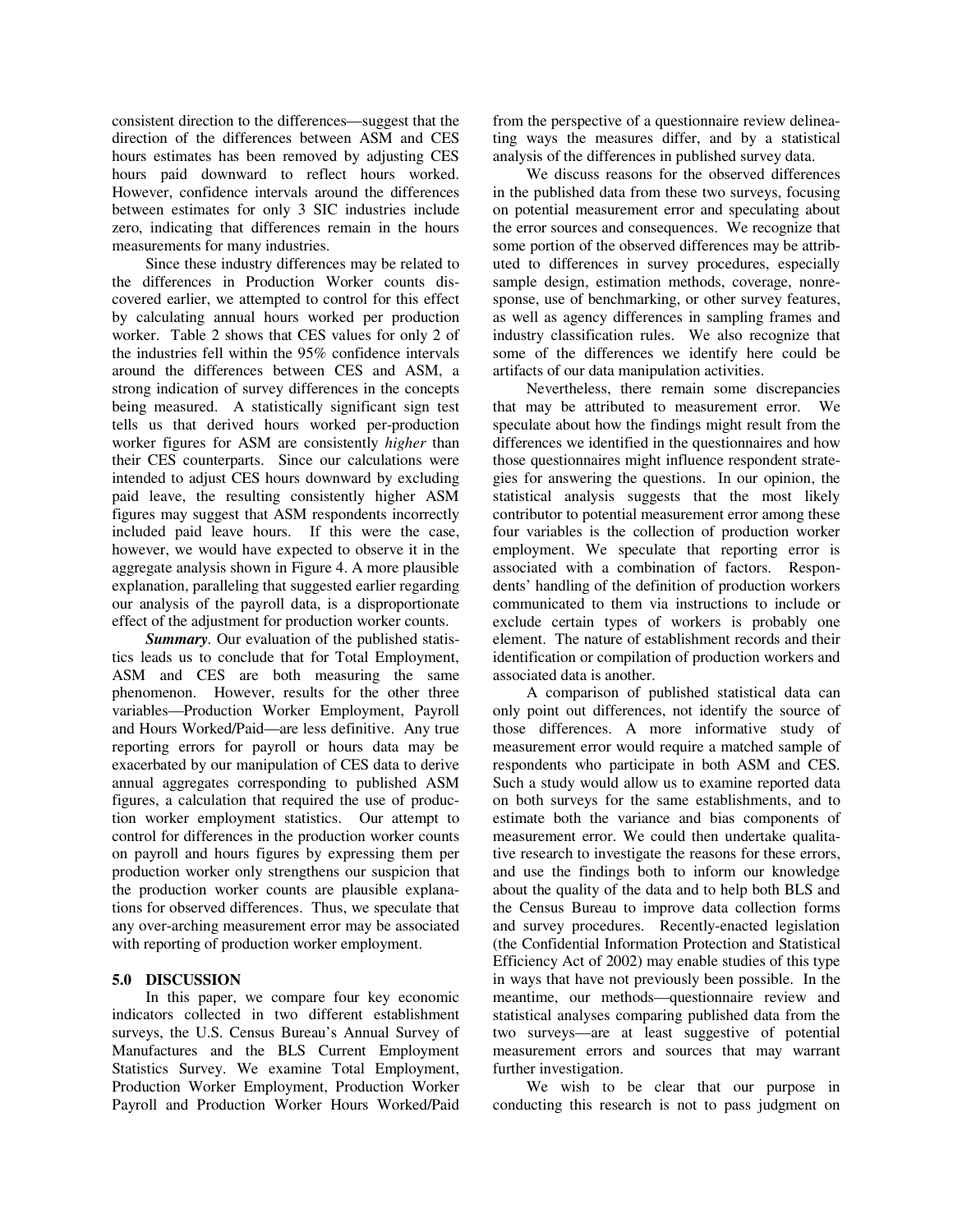either survey, but rather to look at the surveys from the perspective of the respondent. Respondents from large businesses have observed that multiple government agencies ask for what seems to be the same information, but in different ways (Nichols and Willimack, 2001). Our questionnaire review provides examples of such differences.

 More broadly, we feel that there is value in examining key economic variables across surveys, whether those surveys are conducted by the same organization or by different organizations. Nuances in the definitions of economic variables may or may not lead to meaningful differences in published statistics, but they do have consequences. Slight variations in definitions may translate into substantial response burden for diligent business respondents, and there may be a real cost associated with efforts to provide information for a survey. Alternatively, survey respondents might overlook the specifics of a definition, with a consequent effect on data quality.

 We do not address the broader issue of redundancy in data collection. Clearly there are public policy reasons for this duality, given that CES is a closely-watched monthly indicator and the ASM provides an annual snapshot with a high level of industry detail. Indeed, David (2001) discusses the value of redundancy through the opportunities provided for improving data quality.

 By their very nature, economic indicator variables have implications for policymakers, analysts, and other data users. If analysts expect the data items in both surveys to be the same, and treat variables as identical when in fact they are not, they may use and interpret the data in inappropriate ways. Considering the importance of these economic variables for monitoring and managing the economy, as well as the costs to businesses associated with statistical reporting, we believe there is merit in this kind of scrutiny.

# **6.0 REFERENCES**

- David, M.H. 2001. "Why Evaluate Business Data Collections?" *Proceedings of the Federal Committee on Statistical Methodology Research Conference*, Washington D.C.: U.S. Office of Management and Budget.
- Fisher, S.K., Goldenberg, K.L., O'Brien, E., Tucker, C. and Willimack, D. 2001. "Measuring Employee Hours in Government Surveys." Paper prepared for presentation to the Federal Economic Statistics Advisory Committee, Washington, D.C., June.
- Goldenberg, K.L. 1994. "Answering Questions, Questioning Answers: Evaluating Data Quality in an Establishment Survey." *Proceedings of the Section on Survey Research Methods, American Statistical Association.*
- Goldenberg, K.L. and Stewart, J. 1999. "Earnings Concepts and Data Availability for the Current Employment Statistics Survey: Findings from cognitive interviews." *Proceedings of the Section on Survey Research Methods, American Statistical Association.*
- Goldenberg, K.L., Willimack, D.K., Fisher, S.K., and Anderson, A.E. 2002. "Measuring Key Economic Indicators in U.S. Government Establishment Surveys." Presented at the International Conference on Improving Surveys, Copenhagen, August.
- Krosnick, J.A. and Alwin, D. 1987. "An evaluation of a cognitive theory of response-order effects in survey measurement." *Public Opinion Quarterly* 51: 201-219.
- Nichols, E. and Willimack, D.K. 2001. "Balancing Confidentiality and Burden Concerns in Censuses and Surveys of Large Businesses." *Proceedings of the Federal Committee on Statistical Methodology Research Conference*, Washington D.C.: U.S. Office of Management and Budget.
- Phipps, P. 1989. "Non-Wage Cash Supplement Response Analysis Survey." Internal Memorandum, Bureau of Labor Statistics, November 1989.
- Snedecor, G.W. and Cochran, W.G. 1980. *Statistical Methods*, 7<sup>th</sup> Edition, Ames: The Iowa State University Press, p.138.
- Tucker, C., Fisher, S., Goldenberg, K., O'Brien, E., Rosen, R., Stinson, L., and Willimack, D. 2000. "Using Cognitive Methods to Improve Questionnaires for Establishment Surveys: A Demonstration." Paper prepared for presentation to the Federal Economic Statistics Advisory Committee, Washington, D.C., December.
- U.S. Bureau of the Census. 1998. *1996 Annual Survey of Manufactures. M96(AS)-1. Statistics for Industry Groups and Industries.* Washington, D.C.
- U.S. Bureau of Labor Statistics. 1983. *Employer Records Analysis Survey of 1981.* Unpublished report.
- U.S. Bureau of Labor Statistics, Office of Productivity and Technology. 2001. "1999 Hours at Work Survey." Unpublished report.
- U.S. Office of Management and Budget. 1978. *Statistical Policy Handbook*, Directive No. 12.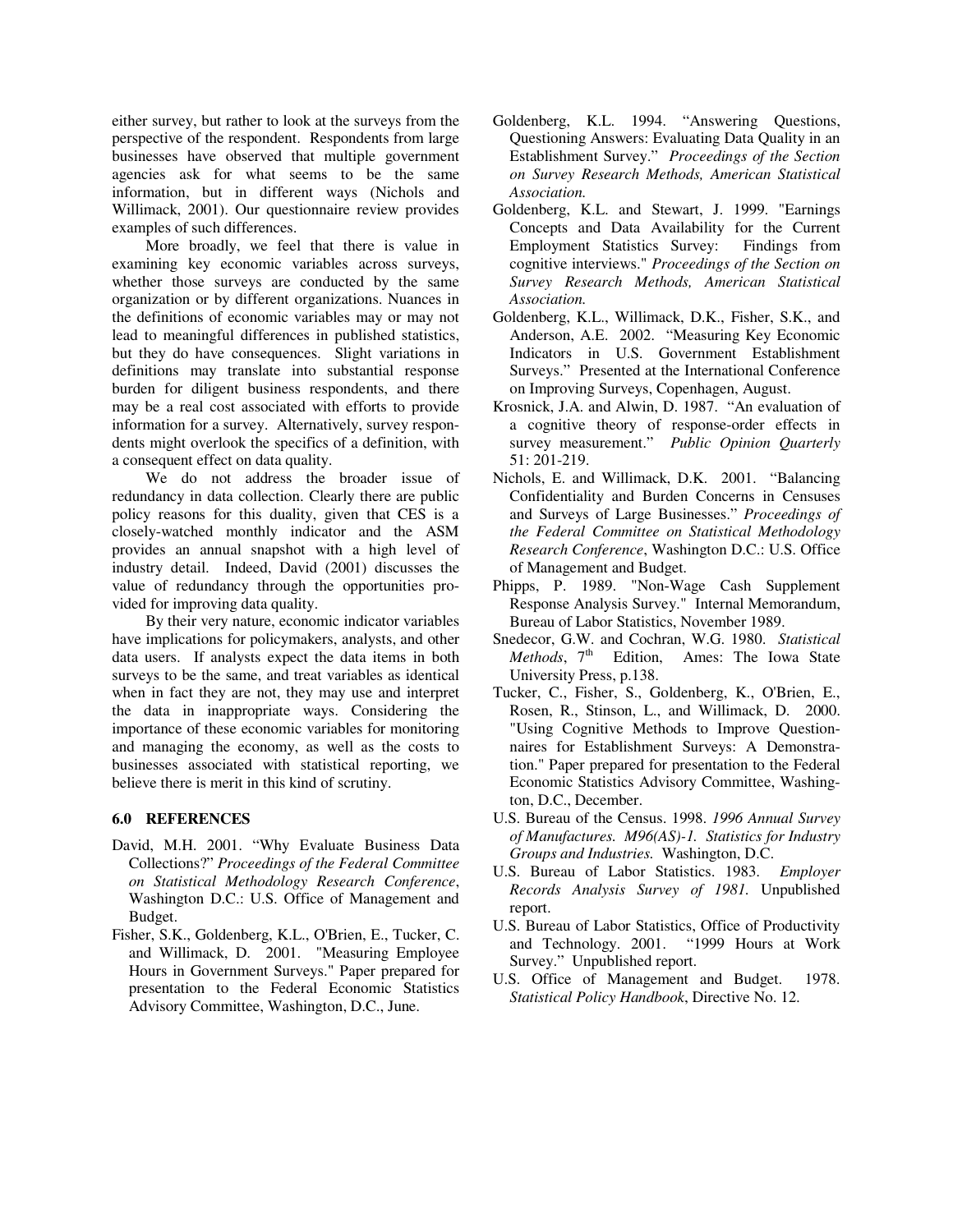| Concept                                  | <b>Annual Survey of Manufactures (ASM)</b><br><b>Census Bureau</b>                                                                                                                                                                                                                                                                                                         | <b>Current Establishment Statistics (CES) Survey</b><br>(Manufacturing) - BLS                                                                                                                                                                                                                                                                    |
|------------------------------------------|----------------------------------------------------------------------------------------------------------------------------------------------------------------------------------------------------------------------------------------------------------------------------------------------------------------------------------------------------------------------------|--------------------------------------------------------------------------------------------------------------------------------------------------------------------------------------------------------------------------------------------------------------------------------------------------------------------------------------------------|
| <b>Total</b><br><b>Employment</b>        | Derived figure                                                                                                                                                                                                                                                                                                                                                             | Record-based figure                                                                                                                                                                                                                                                                                                                              |
| • Reference<br>period                    | - Production workers (PW): Pay period including the<br>12th of March, May, August, November of the<br>previous year<br>- Other employees: pay period 12th of March                                                                                                                                                                                                         | Monthly: pay period including the 12th of current or<br>reference month                                                                                                                                                                                                                                                                          |
| • Questionnaire                          | <b>Strategy: Collect employment subgroups and</b><br>sum them ("Bottom up")<br>- Asks for number of PW in a designated pay period<br>each quarter<br>Directs respondent to sum quarterly PW figures and<br>divide by 4 for annual average<br>Asks for All Other Employees for pay period<br>including March 12<br>- Sum PW average and All Other Employees to get<br>total | Strategy: Start with total ("Top down")<br>Asks for total employment for pay period<br>including 12th of reference month                                                                                                                                                                                                                         |
| • Instructions                           | Separate instruction booklet<br>- Paragraph describes who to count (Employees<br>reported on IRS form 941, Employer's Quarterly<br>Federal Tax Form Return)                                                                                                                                                                                                                | Instructions on back of form<br>- Bullet list of employees to include<br>- Bullet list of employees to exclude                                                                                                                                                                                                                                   |
| <b>Production</b><br><b>Workers</b>      | Derived figure (average)                                                                                                                                                                                                                                                                                                                                                   | Record-based figure                                                                                                                                                                                                                                                                                                                              |
| $\bullet$ Reference<br>period            | See Total Employment                                                                                                                                                                                                                                                                                                                                                       | Monthly: pay period including the 12th of the<br>reference month                                                                                                                                                                                                                                                                                 |
| • Questionnaire                          | Part of total employment ("Bottom up")                                                                                                                                                                                                                                                                                                                                     | Form asks for number of employees who are<br>production workers ("Top down")                                                                                                                                                                                                                                                                     |
| • Instructions                           | Separate instruction booklet ("Top down"; "Bottom<br>up")<br>- Paragraph listing workers to include based on work<br>functions; also specific "excludes"<br>- Directs respondent to compute average number of<br>PWs<br>- Paragraph listing All Other Employees to Include                                                                                                 | Instructions on back of form<br>Bullet list of occupations to include for all<br>manufacturing industries<br>- Bullet list showing managers and nonproduction<br>occupations to exclude                                                                                                                                                          |
| <b>PW Payroll</b>                        | Sum of PW payroll and All Other Employee payroll                                                                                                                                                                                                                                                                                                                           | Record based figure                                                                                                                                                                                                                                                                                                                              |
| • Reference<br>period                    | Annual payroll: Entire previous year                                                                                                                                                                                                                                                                                                                                       | Monthly: pay period including the 12th of the<br>reference month                                                                                                                                                                                                                                                                                 |
| • Questionnaire                          | - Form asks for PW wages, All Other salaries and<br>wages<br>- Total Payroll is sum of the two components                                                                                                                                                                                                                                                                  | Form asks for Total production worker payroll,<br>including overtime and excluding Lump Sum<br>Payments                                                                                                                                                                                                                                          |
| • Instructions                           | <b>Separate instruction booklet</b><br>- Begins with exclusion of fringe benefits cost<br>- Report the payroll which was included on IRS form<br>941<br>- Paragraph listing elements of earnings to include<br>- Include such deductions as(list)<br>- Paragraphs of employees whose earnings<br>should/should not be included                                             | Instructions on back of form<br>- Enter total amount of pay earned during the<br>reference pay period for all PW in column 3.<br>Report pay before deductions<br>- Bullet list of earnings components to include<br>Bullet list of earnings components to exclude<br>(irregular payments such as lump sums, bonuses<br>not paid each pay period) |
| <b>PW Hours</b><br>• Reference<br>period | Record-based figure<br>Annual, previous year                                                                                                                                                                                                                                                                                                                               | Record-based figure<br>Monthly: pay period including the 12th                                                                                                                                                                                                                                                                                    |
| • Hours paid or<br>hours worked          | Hours worked                                                                                                                                                                                                                                                                                                                                                               | Hours paid                                                                                                                                                                                                                                                                                                                                       |
| • Questionnaire                          | Plant hours worked by PW (Annual)                                                                                                                                                                                                                                                                                                                                          | Total PW hours paid, including overtime, for the<br>pay period that includes the 12th of the month                                                                                                                                                                                                                                               |
| • Instructions                           | <b>Separate instruction booklet</b><br>- Includes all PW hours worked of paid for except<br>paid leave<br>Includes overtime hours                                                                                                                                                                                                                                          | Instructions on back of form<br>- Hours Paid is the sum of: Hours worked,<br>including overtime; Hours paid for portal-to-portal,<br>standby, or reporting time; Hours of paid leave                                                                                                                                                             |

# **Table 1. Summary of Differences Identified in Questionnaire Review**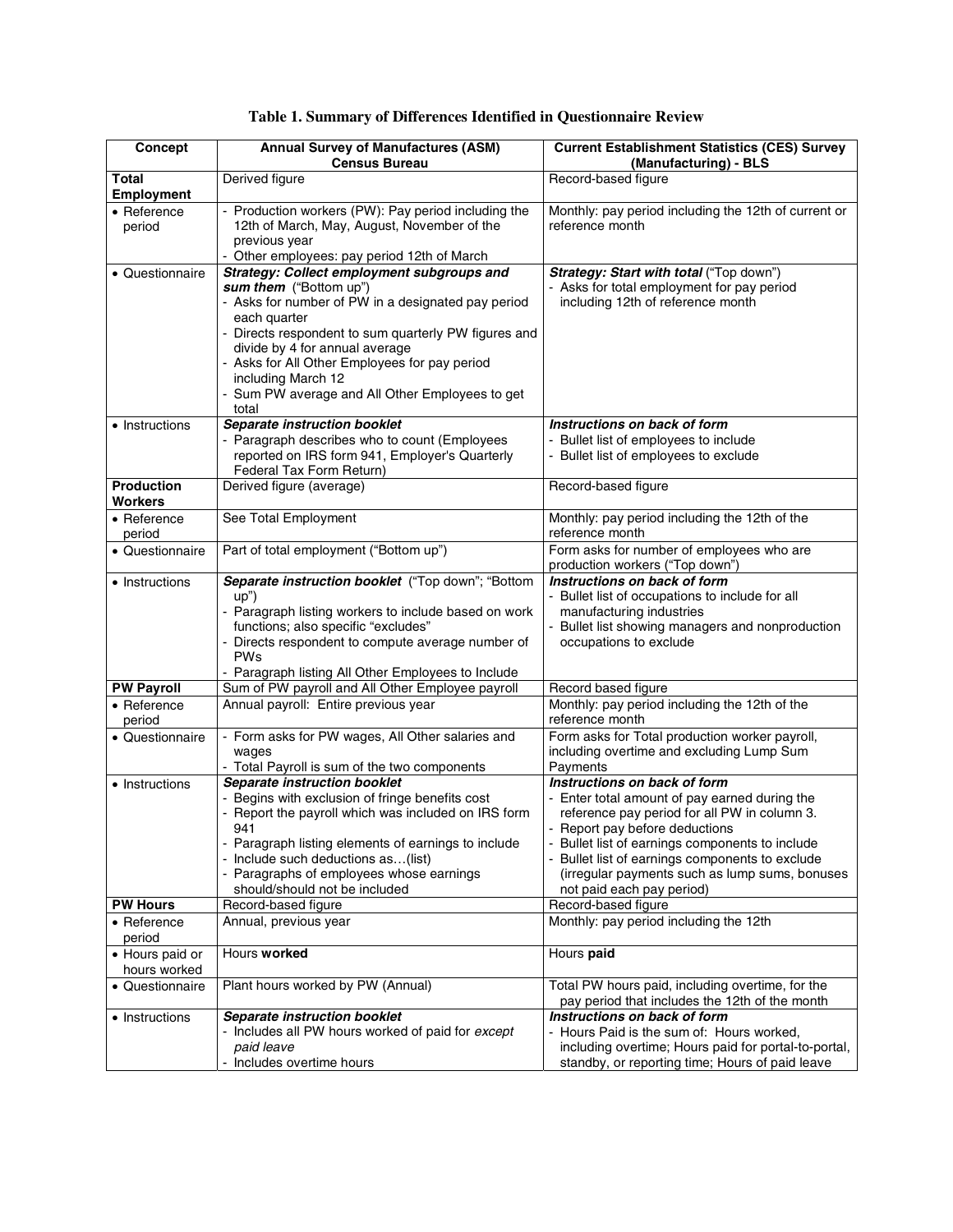|  |  |  | Table 2. Comparison of Published Data: Summary of Results |
|--|--|--|-----------------------------------------------------------|
|--|--|--|-----------------------------------------------------------|

| Concept/<br>Analysis                                                              | Expectation<br>based on<br>stated<br>concept | Industries with<br>95% CES-ASM<br>CI including zero<br>point <sup>a</sup> | Sign test <sup>b</sup>         | Direction of<br>difference | <b>Conclusion/Comments</b>                                                                                                                                                                                                                                                                                          |
|-----------------------------------------------------------------------------------|----------------------------------------------|---------------------------------------------------------------------------|--------------------------------|----------------------------|---------------------------------------------------------------------------------------------------------------------------------------------------------------------------------------------------------------------------------------------------------------------------------------------------------------------|
| Total employment                                                                  | $ASM = CES$                                  | 11                                                                        | Fail to reject<br>$H_0$        | $\sim$ $\sim$              | Probably same concept.                                                                                                                                                                                                                                                                                              |
| <b>Production Worker</b><br>(PW) employment                                       | $ASM = CES$                                  | 5                                                                         | Reject $H_0$<br>$\alpha = .05$ | ASM < CES                  | Possibly not same concept.                                                                                                                                                                                                                                                                                          |
| <b>Production Worker Payroll</b>                                                  |                                              |                                                                           |                                |                            |                                                                                                                                                                                                                                                                                                                     |
| Aggregate PW<br>payroll                                                           | $ASM \geq CES$                               | $\overline{7}$                                                            | Reject $H_0$<br>$\alpha = .05$ | ASM < CES                  | Possibly not same concept;<br>direction is counter to<br>expectation.                                                                                                                                                                                                                                               |
| Annual payroll<br>per-PW                                                          | $ASM \geq CES$                               | 18                                                                        | Reject $H_0$<br>$\alpha = .05$ | ASM < CES                  | Controlling for the effect of<br>PW count appears to<br>eliminate the differences<br>between the two surveys, but<br>direction of results is counter<br>to expectation. Could be due<br>to measurement error in<br>earnings data or could be a<br>disproportionate effect of<br>survey differences in PW<br>counts. |
| <b>Production Worker Hours</b>                                                    |                                              |                                                                           |                                |                            |                                                                                                                                                                                                                                                                                                                     |
| Aggregate PW<br>Hours using<br>reported ASM<br>hours worked and<br>CES hours paid | ASM < CES                                    | 3                                                                         | Reject $H_0$<br>$\alpha = .05$ | ASM < CES                  | Consistent with expectations<br>comparing Hours Paid to<br>Hours Worked.                                                                                                                                                                                                                                            |
| Aggregate PW<br>Hours using<br>"derived" CES<br>hours worked                      | $ASM = CES$                                  | 3                                                                         | Fail to reject<br>$H_0$        | $\overline{a}$             | Adjusting CES hours to reflect<br>hours worked controls the<br>overall conceptual differences,<br>but industry effects on the<br>measurements remain.                                                                                                                                                               |
| Hours Per PW<br>using "derived"<br>CES hours worked                               | $ASM = CES$                                  | $\overline{2}$                                                            | Reject<br>$\alpha = .05$       | ASM > CES                  | Attempting to control for the<br>effect of PW counts appears<br>to exacerbate differences.<br>Consistently higher ASM<br>hours could be evidence of<br>hypothesized question order<br>effect. More likely due to<br>disproportionate effect of<br>differences in PW counts.                                         |

<sup>a</sup> Testing H<sub>0</sub>: ASM = CES based on standard errors of differences between ASM and CES estimates.<br><sup>b</sup>H<sub>0</sub>: There is no consistent direction to the differences between the survey estimates. Reject H<sub>0</sub> at  $\alpha$  = .05 if th two values is 5 or less.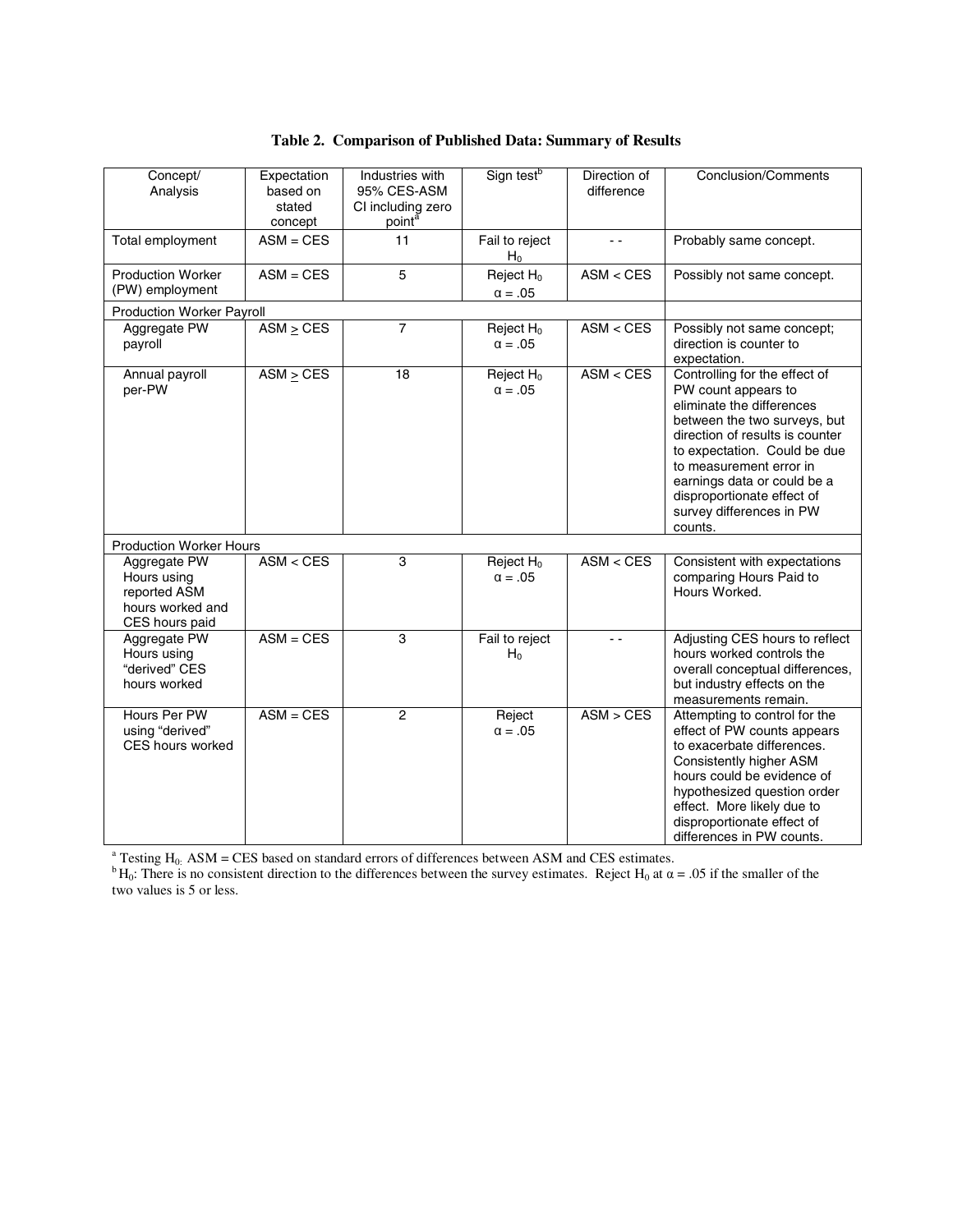



**Figure 2. Production Worker Employment (thousands) for 2-Digit SIC Manufacturing Industries (Differences between CES and ASM, along with their 95% confidence intervals)**